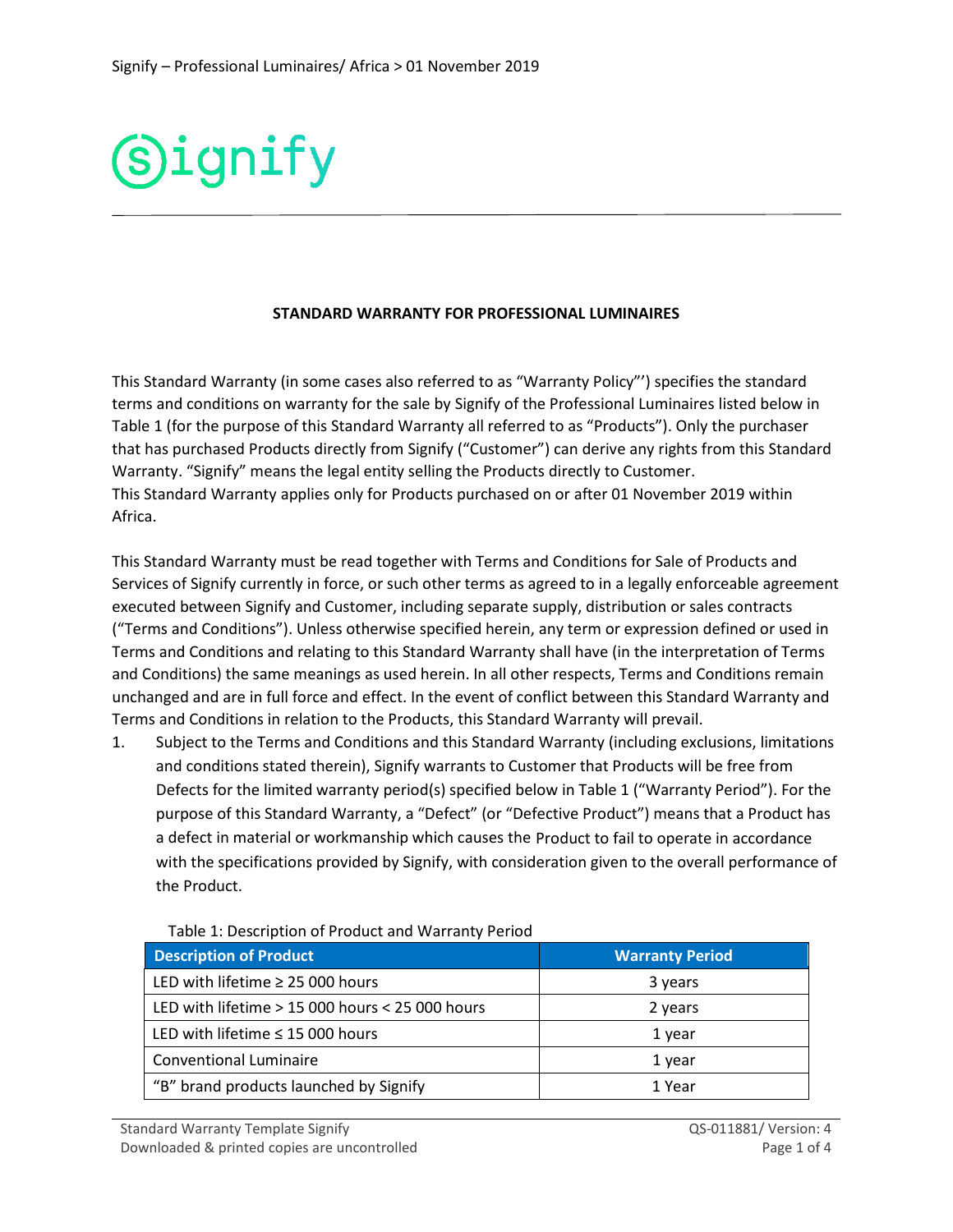- 2. Unless stated on or in the packaging of the product or confirmed otherwise by Signify, a Warranty Period starts on the earlier of (i) the date of manufacturing plus six (6) months, or (ii) the date of invoice of the Product concerned.
- 3. Signify will have no obligations under this Standard Warranty if Customer is in breach of Customer's payment obligations under Terms and Conditions.
- 4. In order to be entitled to make a valid claim under warranty, Customer shall promptly notify Signify in writing of any alleged Defective Product prior to expiration of the Warranty Period for such Product. Further, the obligations of Signify under this Standard Warranty are subject to the following conditions:
	- 4.1. Customer shall keep proof of purchase for the Product available for inspection;
	- 4.2. Customer shall make claims under this Standard Warranty to Signify promptly and not later than thirty (30) days after discovery, and make available to Signify (or representatives) adequate records of operating history for the Product, at minimum the following information:
		- 4.2.1. name and/or type number of the Product;
		- 4.2.2. details of the (alleged) Defect, including the number and percentage of failures, and date-code of failure, as applicable;
		- 4.2.3. the invoice date and, if performed by Signify, the installation date of the Product; and
		- 4.2.4. details of application, location, actual burning hours and number of switching cycles.
	- 4.3. Customer shall give a Signify representative on-site access to the Product for which Customer invokes this Standard Warranty, and, on request, send any alleged Defective Product to Signify for analysis.
	- 4.4. Customer shall obtain consent from Signify on the specifications of any tests it plans to conduct to determine whether a Defect exists.
	- 4.5. Any lawsuit relative to any claims under warranty must be filed within one (1) year of the date of the notification of the claim.
- 5. The obligations of Signify under warranty will be limited, at the option of Signify, to within a reasonable time, either repair or provide a replacement product for the Defective Product, or to an appropriate credit for the purchase price thereof. Repairs, replacements or remedies will not extend or renew the applicable Warranty Period. Signify is entitled at its option to replace the Defective Product(s) covered by warranty with a product that has minor deviations in design and/or specifications which do not affect the functionality of the Product. Signify may charge Customer for the reasonable costs incurred by Signify in relation to an alleged Defect or returned Product(s) that are found not to be a Defect, including for reasonable freight, testing and handling costs.
- 6. (De)mounting, (de)installation, removal and replacement of Products, structures or other parts of Customer's facility, decontamination, and re-installation of (Defect) Products are not covered by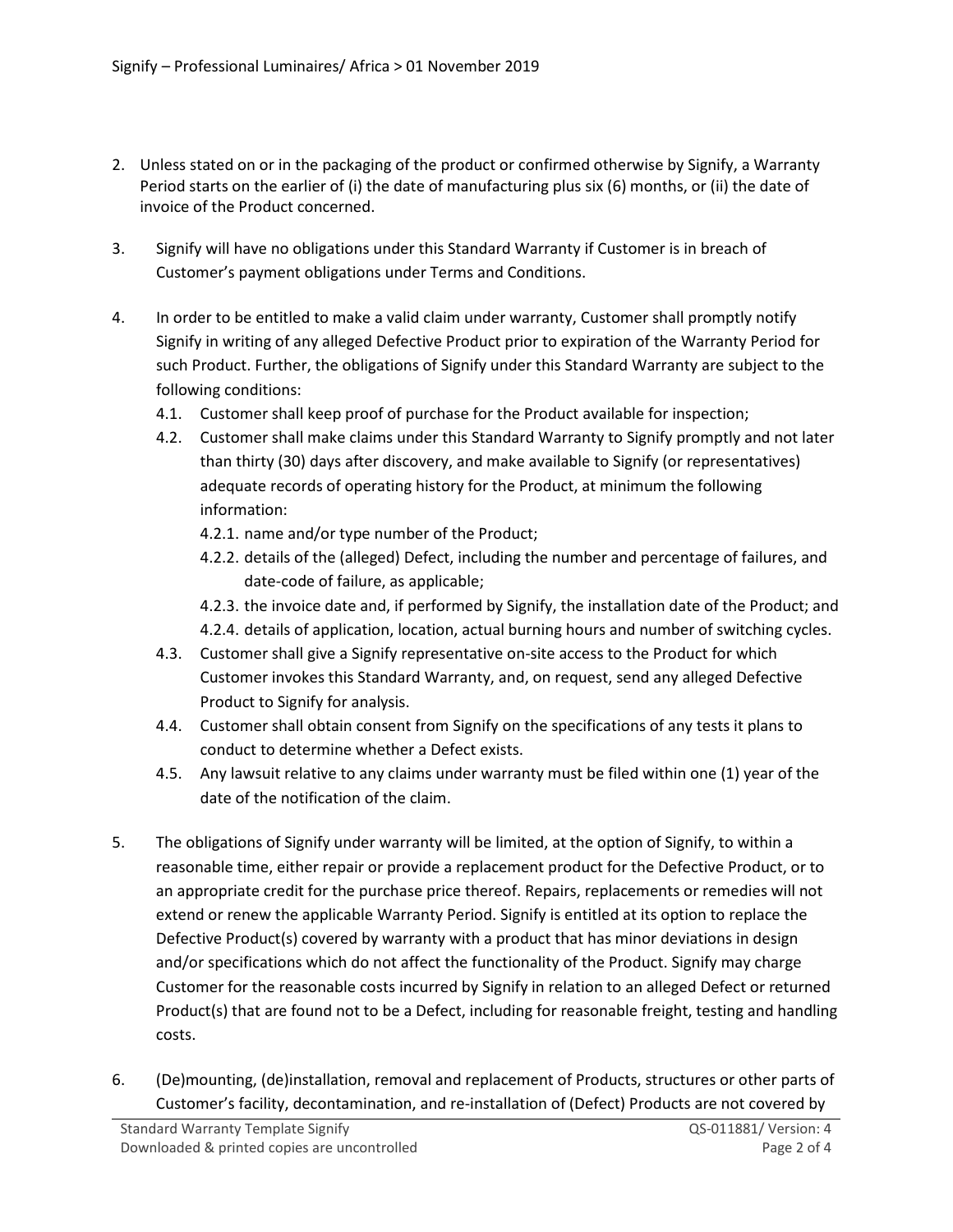the warranty provided hereunder. Customer will be responsible and shall bear the costs for these activities, including costs of access for remedial warranty efforts by Signify.

- 7. Unless otherwise agreed by Signify and Customer in writing, the obligations under warranty by Signify only apply to the Products listed under section 1. Signify does not provide any warranty for any other products, including third party products and products not marked with the PHILIPS trademark or with other trademarks owned by Signify. In respect of software, Signify does not provide any warranty for any software that is not embedded in or delivered with any Products by Signify, even if Signify refers to third party software in its Documentation. The Warranty Period for customized or non-standard Products is one (1) year. Signify does not provide any warranty related to any Defect arising from designs, instructions or specifications supplied by Customer to Signify.
- 8. Signify will have no obligations under this Standard Warranty if the alleged Defect is found to have occurred as a result of any of the following:
	- 8.1. Any Force Majeure events. "Force Majeure" means any circumstances or occurrences beyond the reasonable control of Signify, whether or not foreseeable at the time of concluding the agreement for the sale of the Products, as a result of which Signify cannot reasonably perform or execute its obligations, including, without limitation, acts of God, natural catastrophes including earthquake, lightning, hurricane, typhoon, flooding or volcanic activities or extreme weather conditions, strikes, lock-outs, war, terrorism, political situation, civil unrest, riots, sabotage, vandalism, industry-wide shortages, breakdown of plant or machinery, fault or loss of electricity supply, cyber attacks and hacking or nonperformance by suppliers of Signify or by other third parties on which services rely (including connectivity and communication services);
	- 8.2. Electrical supply conditions, including supply spikes, over-voltage/under-voltage and ripple current control systems that are beyond the specified limits of the Products and those set or defined by relevant supply standards for the Product;
	- 8.3. Improper wiring, installation, change of settings or maintenance of Products or any other electrical components such as drivers not performed by (or for) Signify;
	- 8.4. Failure to adhere to installation, operating (such as specific tolerance on flux and system power), application, maintenance, or environmental instructions or guidelines prescribed by Signify or any other document accompanying the Products, or applicable safety, industry and/or electrical standards or codes;
	- 8.5. Failure to use the Products for the purposes for which these have been designed;
	- 8.6. Being subject to corrosive environments, excessive wear and tear, neglect, carelessness, accident, abuse, misuse, improper or abnormal use of the Products;
	- 8.7. Any attempt at repair, alteration or modification not authorized by Signify in writing;
	- 8.8. Usage of LED products not taking the application instructions concerning potential pollution (e.g. VOC and H2S as specified in the product design-in guide) or cleaning into account.